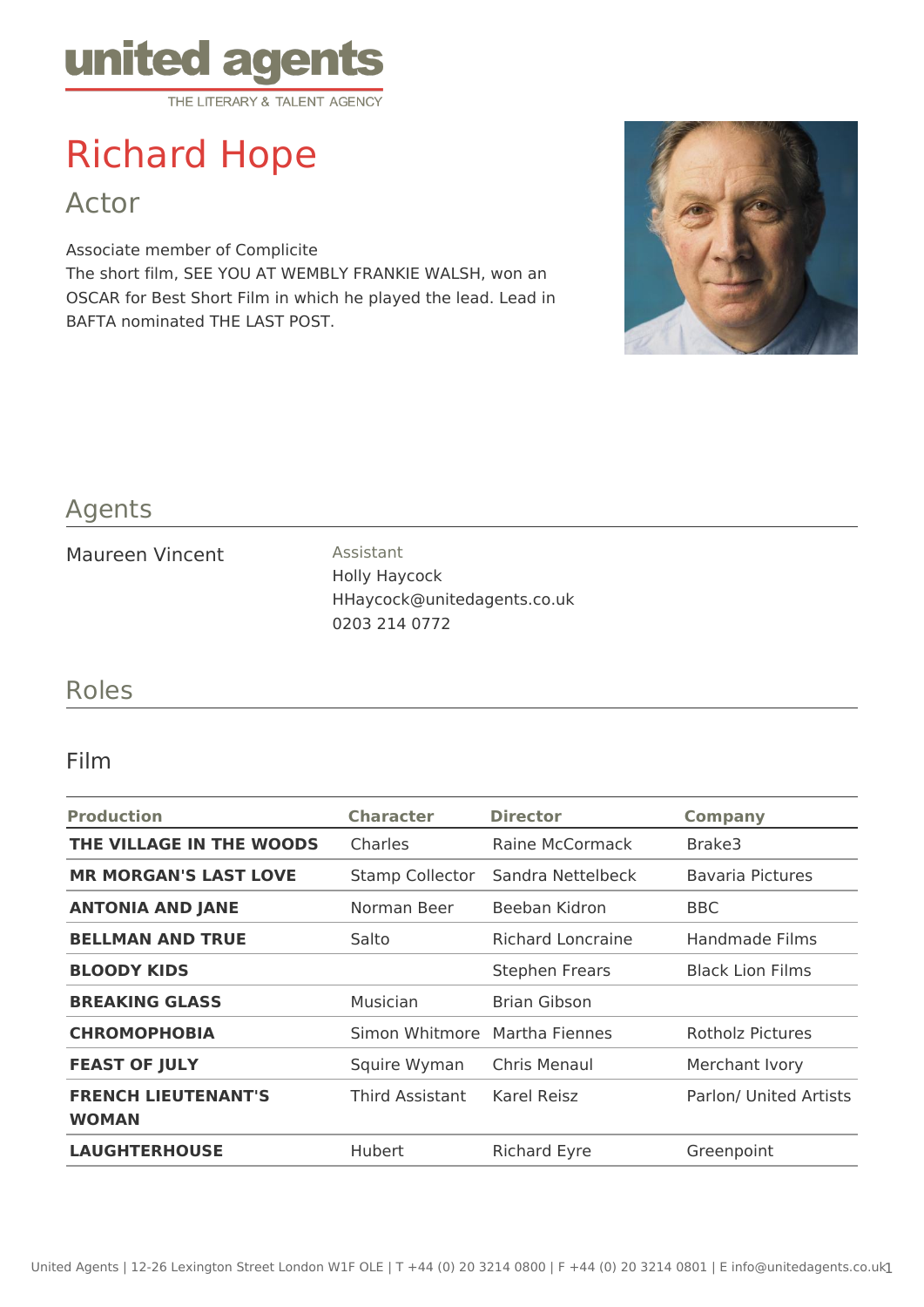| <b>Production</b>                                | <b>Character</b>       | <b>Director</b>               | <b>Company</b>               |
|--------------------------------------------------|------------------------|-------------------------------|------------------------------|
| <b>MCLIBEL</b>                                   | Justice Rodger<br>Bell | Ken Loach/Franny<br>Armstrong | <b>Spanner Films</b>         |
| <b>MY BROTHER TOM</b>                            | Jessica's Dad          | Dom Rotheroe                  | My Brother Rob<br>Production |
| <b>SCANDALOUS</b>                                | Detective              | Rob Cohen                     | Universal                    |
| <b>SEE YOU AT WEMBLY FRANKIE</b><br><b>WALSH</b> | Lead                   | Mark Herman                   | NF                           |
| <b>SERGEANT PEPPER</b>                           | Herr Frohlich          | Sandra Nettelbeck             | Bavaria Film                 |
| <b>THE HONEYTRAP</b>                             | Det Fowler             | Michael Gunther               | Honeytrap<br>Productions     |
| <b>THE LAST POST</b>                             | Lead                   | <b>Edward Blum</b>            | Sarah Radcliffe              |

# Television

| <b>Production</b>                                                     | <b>Character</b>               | <b>Director</b>                         | <b>Company</b>                      |
|-----------------------------------------------------------------------|--------------------------------|-----------------------------------------|-------------------------------------|
| <b>MANDY Series 2</b>                                                 | Jeffery Betts                  | Diane Morgan                            | <b>BBC</b>                          |
| 1899                                                                  | Dr Reginal Murray              | Baran bo Odar                           | Dark Ways / Netflix                 |
| <b>PENNYWORTH (Series 3) Alfred</b>                                   |                                | Various                                 | <b>DC Comics</b>                    |
| <b>TOP BOY (Series 2)</b>                                             | District Judge                 |                                         | Cowboy Films / Netflix              |
| <b>THE CHELSEA</b><br><b>DETECTIVE</b>                                | Andrew Knightley               | Richard Signy / Darcia<br>Martin        | Acorn TV                            |
| <b>THE IPCRESS FILE</b>                                               | <b>Treasury Official</b>       | James Watkins                           | Altitude Films / ITV                |
| <b>GENTLEMAN JACK</b><br>(Series 2)                                   | Rawdon Briggs                  | Edward Hall / Amanda<br><b>Brotchie</b> | Lookout Point / HBO                 |
| <b>DOCTORS</b>                                                        | <b>Edwin Thomas</b>            | Peter Fearon                            | <b>BBC</b>                          |
| <b>CASUALTY</b>                                                       | Joe                            | Jordan Hogg                             | <b>BBC</b>                          |
| <b>POLDARK (Series 1 - 5)</b>                                         | Harris Pascoe                  | Various                                 | Mammoth Screen Ltd.                 |
| <b>BROADCHURCH (Series</b><br>3)                                      | <b>Arthur Tamworth</b>         | <b>Paul Andrew Williams</b>             | <b>Kudos</b>                        |
| <b>UNFORGOTTEN (Series</b><br>2)                                      | James Gregory                  | Andy Wilson                             | <b>Mainstreet Pictures</b>          |
| <b>AND THEN THERE WERE</b><br><b>NONE</b>                             | <b>Inspector Maine</b>         | <b>Craig Viveiros</b>                   | <b>Mammoth Screen</b>               |
| THE LOST HONOUR OF<br><b>CHRISTOPHER JEFFERIES Official</b>           | <b>Examination Board</b>       | Roger Michell                           | Carnival                            |
| <b>THE GREAT TRAIN</b><br><b>ROBBERY: THE</b><br><b>COPPER'S TALE</b> | <b>DCS Malcolm</b><br>Fewtrell | <b>JAMES STRONG</b>                     | <b>World Productions</b><br>Limited |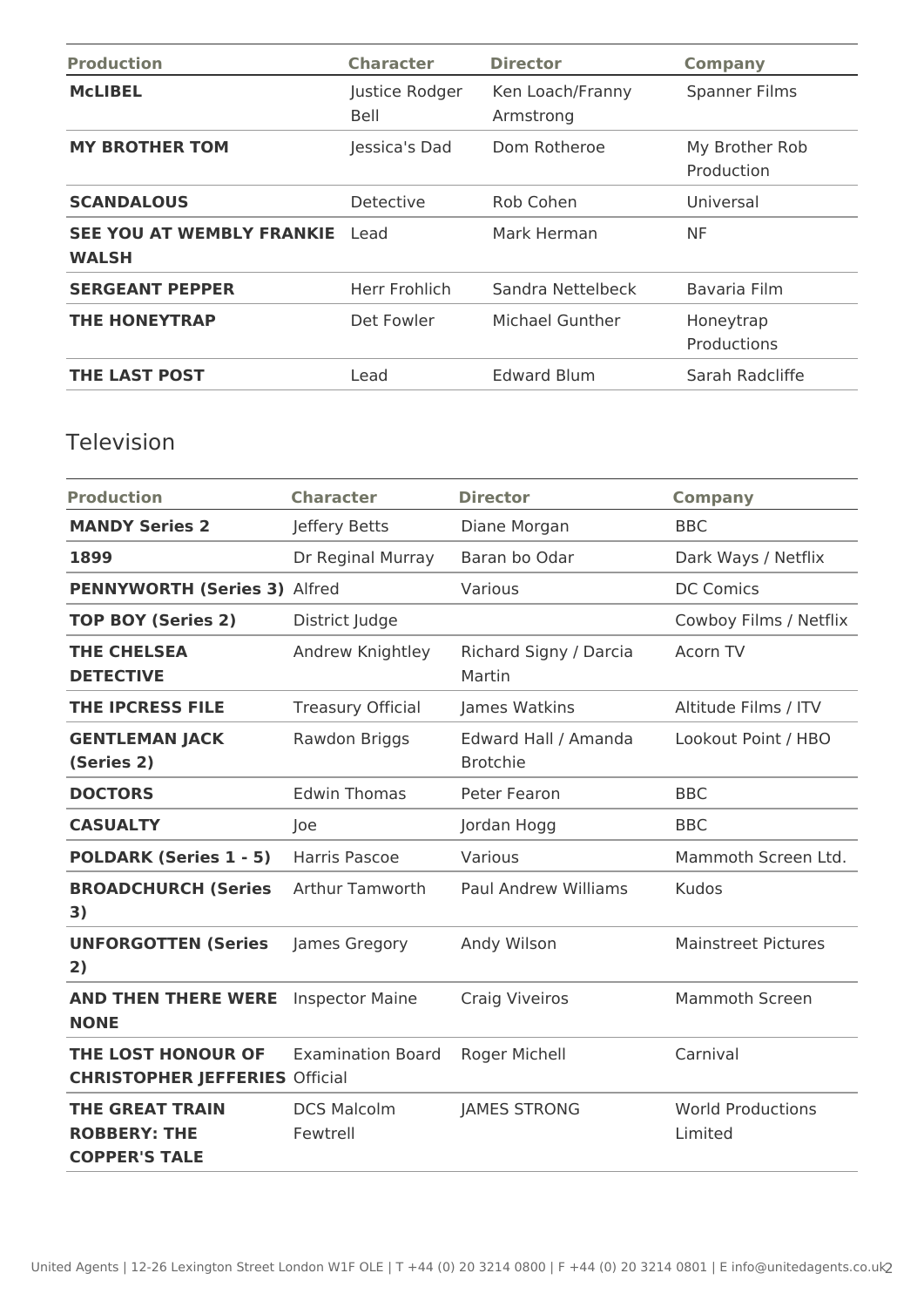| <b>Production</b>                            | <b>Character</b>                  | <b>Director</b>            | <b>Company</b>                             |
|----------------------------------------------|-----------------------------------|----------------------------|--------------------------------------------|
| <b>HOLBY CITY</b>                            | <b>Father Matthew</b><br>Sinclear | Neasa Hardiman             | <b>BBC</b>                                 |
| <b>FATHER BROWN (Series</b><br>2)            | St John Pryde                     | Paul Gibson                | <b>BBC</b>                                 |
| <b>THE SMOKE</b>                             | Eric Springer                     | Mike Barker                | Kudos                                      |
| <b>DOCTORS</b>                               | Sebastian Norris                  | Pip Short                  | <b>BBC</b>                                 |
| <b>HOLBY CITY</b>                            | Christopher Gamble Dominic Keavey |                            | <b>BBC</b>                                 |
| <b>DOCTOR WHO</b>                            | Malohkeh                          | Ashley Way                 | <b>BBC</b>                                 |
| <b>EASTENDERS</b>                            | Ted                               |                            | <b>BBC</b>                                 |
| <b>MIDSOMER MURDERS</b>                      | Neville Hayward                   | <b>Richard Spence</b>      | <b>Bentley Productions /</b><br><b>ITV</b> |
| <b>THE BILL</b>                              | Rod Jessop (semi-<br>regular      | Various                    | <b>TalkBack Thames</b>                     |
| <b>POIROT - MRS</b><br><b>MCGINTY'S DEAD</b> | Superintendent<br>Spence          | <b>Ashley Pearce</b>       | Granada                                    |
| <b>WILD WEST</b>                             | Judge Spicer                      | David Stewart              | <b>BBC</b>                                 |
| <b>DOCTORS</b>                               | Colin Wheelan                     | <b>Christopher Timothy</b> | <b>BBC</b>                                 |
| THE SHELL SEEKERS                            | George                            | Piers Haggard              | <b>Gate Television</b>                     |
| <b>POIROT - TAKEN AT THE</b><br><b>FLOOD</b> | Supt. Harold Spence Andy Wilson   |                            | Granada                                    |
| <b>HEARTBEAT</b>                             | Mr Vincent                        | Judith Dine                | <b>ITV</b>                                 |
| <b>RIOT AT THE RITE</b>                      | Grigoriev                         | Andy Wilson                | <b>BBC</b>                                 |
| <b>SILENT WITNESS</b>                        | Dr. Morrie Sanders                | <b>Richard Signy</b>       | <b>BBC</b>                                 |
| <b>THE GOVERNMENT</b><br><b>INSPECTOR</b>    | <b>Richard Sambrook</b>           | Peter Kosminsky            | Mentorn                                    |
| <b>NEW TRICKS</b>                            | <b>Brownlow</b>                   | John East                  | <b>BBC</b>                                 |
| <b>TRIAL OF THE KING</b><br><b>KILLERS</b>   | John Bradshaw                     | Tim Kirby                  | Mentorn                                    |
| <b>M.I.T. Series 2</b>                       | D.S. Barry Purvis                 | Gary Love                  | Thames TV                                  |
| <b>MURDER CITY</b>                           | George Collins                    | <b>Richard Spence</b>      | Granada                                    |
| <b>MURDER IN SUBURBIA</b>                    | Patrick                           | Douglas McKinnon           | Granada                                    |
| <b>CANTERBURY TALES</b>                      | Arty's Dad                        | Andy de Emmony             | <b>BBC</b>                                 |
| <b>FOYLE'S WAR</b>                           | Frank Vaudrey                     | Jeremy Silberston          | <b>Greenlit Productions</b>                |
| <b>M.I.T. Series 1</b>                       | D.S. Barry Purvis                 | Michael Offer              | Thames TV                                  |
| <b>HOLBY CITY</b>                            | Roger Stapleton                   | <b>Richard Signy</b>       | <b>BBC</b>                                 |
| <b>FORSYTE SAGA</b>                          | Gradman                           | Andy Wilson                | Granada                                    |
| <b>WILLIAM &amp; MARY</b>                    | Dr Currie                         | Jean Stewart               | Meridian                                   |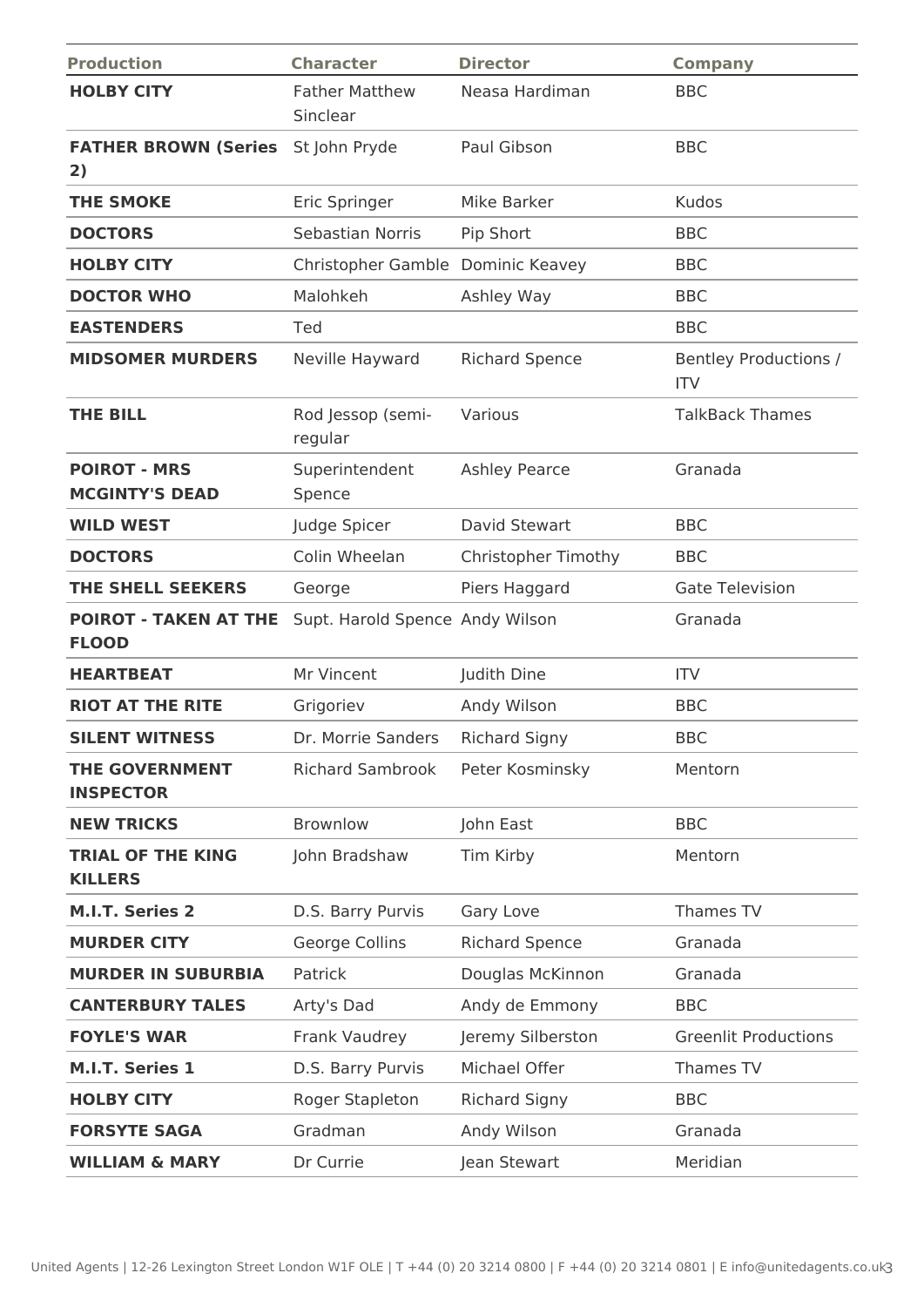| <b>Production</b>                             | <b>Character</b>    | <b>Director</b>                                    | <b>Company</b>                |
|-----------------------------------------------|---------------------|----------------------------------------------------|-------------------------------|
| <b>THE BILL</b>                               | Russell             | Crispin Reece                                      | Thames TV/Pearson             |
| <b>TIPPING THE VELVET</b>                     | Mr Astley           | Geoff Sax                                          | <b>BBC</b>                    |
| <b>A IS FOR ACID</b>                          | Archie Henderson    | Harry Bradbeer                                     | <b>ITV</b>                    |
| <b>HIGH STAKES</b>                            | Peter Harrison      | Dewi Humphreys                                     | <b>Greenpoint Films</b>       |
| <b>JUDGE JOHN DEED</b>                        | Peter Taylor        | Jane Powell                                        | <b>BBC</b>                    |
| <b>THE BILL</b>                               |                     | Graeme Harper                                      | Pearson                       |
| <b>MCCREADY &amp;</b><br><b>DAUGHTER</b>      | Tony Smith          | Piers Haggard                                      | <b>Ecosse Films</b>           |
| <b>BEEF ENCOUNTER</b>                         | Prosecutor          | Darrol Blake                                       | Channel 4                     |
| <b>IN DEEP</b>                                | Dr. Kingswood       | <b>Paul Marcus</b>                                 | <b>BBC</b>                    |
| <b>RHONA</b>                                  | Doug                | <b>Gareth Carrivick</b>                            | <b>BBC</b>                    |
| <b>HAPPY BIRTHDAY</b><br><b>SHAKESPEARE</b>   | Colin               | <b>Nick Hurran</b>                                 | <b>BBC</b>                    |
| <b>MIDSOMER MURDERS</b>                       | Colin               | Jeremy Silberston                                  | <b>Bentley Films</b>          |
| <b>REACH FOR THE MOON</b>                     | Mr Fenton           | Joanna Hogg/ Richard<br>Laxton                     | <b>LWT</b>                    |
| <b>CASUALTY</b>                               | <b>Edmund White</b> | Joanna Hogg                                        | <b>BBC</b>                    |
| <b>CHILDREN OF THE NEW</b><br><b>FOREST</b>   | Heatherstone        | Andrew Morgan                                      | <b>BBC</b>                    |
| <b>THE DEMON</b><br><b>HEADMASTER</b>         | Prof Tom Dexter     | Roger Singleton-Turner                             | <b>BBC</b>                    |
| <b>BRAMWELL</b>                               | Talbot              | Paul Murton                                        | <b>Whitby Davison</b>         |
| <b>A PERFECT STATE</b>                        | Simon Watson        | Dewi Humphreys                                     | Cinema Verity                 |
| <b>JACKANORY</b>                              | Storyteller         | Roger Singleton-Turner                             | <b>BBC</b>                    |
| <b>THE VET</b>                                | Colin               | Charles Beeson                                     | Ikona                         |
| <b>PEAK PRACTICE</b>                          | Roy Shearer         | Colin Gregg                                        | Central                       |
| <b>BAND OF GOLD</b>                           | Richard             | <b>Charles Beeson</b>                              | Granada                       |
| <b>TEARS BEFORE BEDTIME Stuart</b>            |                     | <b>Tristram Powell</b>                             | <b>BBC</b>                    |
| <b>THE RIFF RAFF ELEMENT</b> Mortimer Tundish |                     | Simon Cellan Jones/ Rick<br>Stroud/ Richard Laxton | <b>BBC</b>                    |
| <b>ITCH</b>                                   | Geoff               | Beeban Kidron                                      | Chrysalis for Ch4             |
| <b>CHILDREN CROSSING</b>                      | Tom                 | Angela Pope                                        | <b>BBC</b>                    |
| <b>VICTORIA WOOD</b><br><b>PLAYHOUSE</b>      |                     | Geoff Posner                                       | <b>BBC</b>                    |
| <b>HAPPY FAMILIES</b>                         |                     | Roger Singleton Turner                             | <b>BBC</b>                    |
| <b>CASULATY OF WAR</b>                        | Donald Spry         | Tom Clegg                                          | Frederick Forsyth<br>Presents |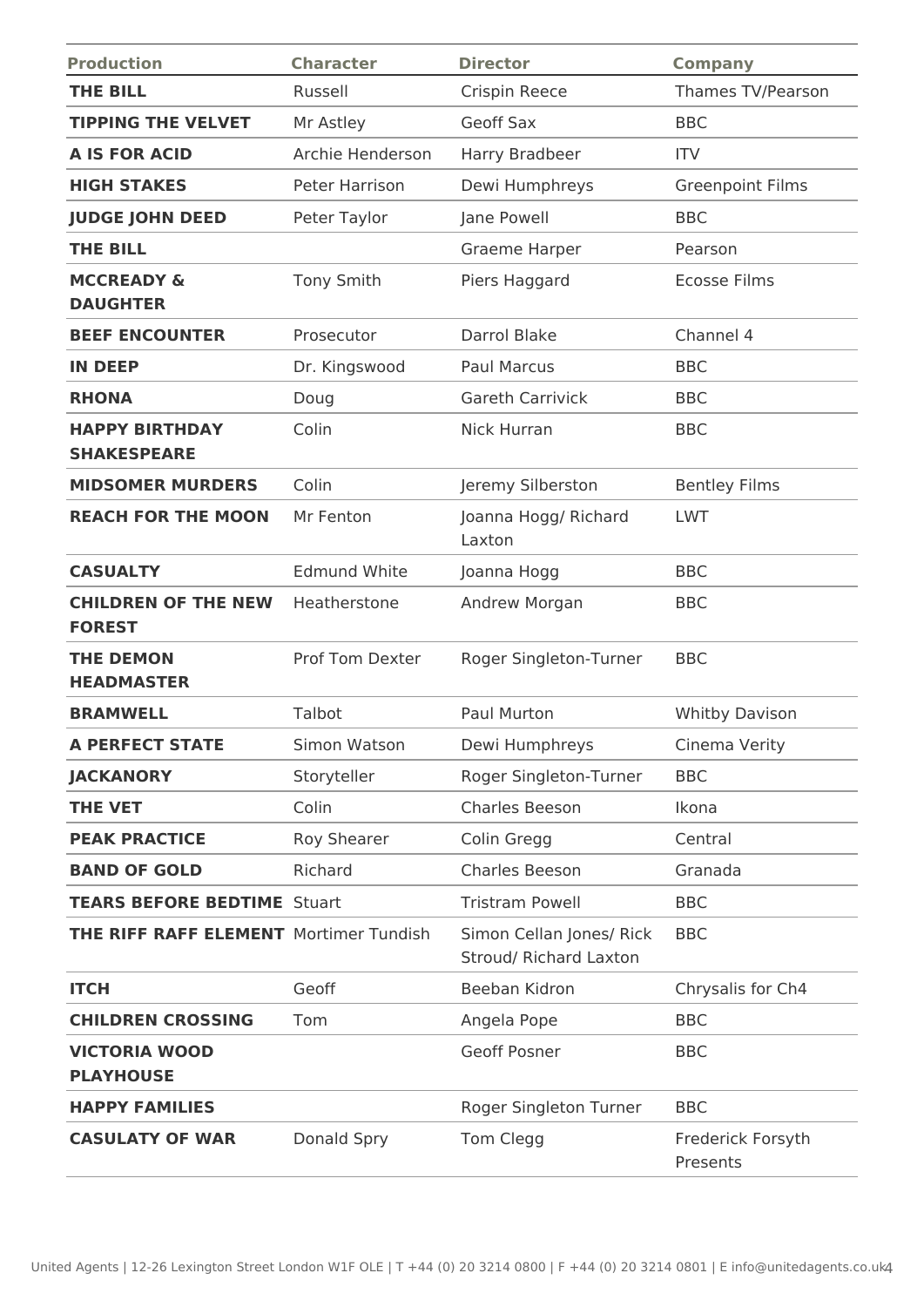| <b>Production</b>                       | <b>Character</b>  | <b>Director</b>                            | <b>Company</b>              |
|-----------------------------------------|-------------------|--------------------------------------------|-----------------------------|
| <b>DOGPLANT</b>                         | Owen              | Jo Fordham                                 | Picture Palace              |
| <b>A PIECE OF CAKE</b>                  | Skull             | lan Toynton                                | <b>LWT</b>                  |
| <b>BURNING AMBITION</b>                 | <b>Dick Trout</b> | Roger Bamford                              | <b>BBC/ Complicite</b>      |
| <b>THE CLINGER</b>                      | Alan (Lead)       | <b>Brian Parker</b>                        | <b>YTV</b>                  |
| <b>DECEMBER FLOWER</b>                  | Doctor            | <b>Stephen Frears</b>                      | Granada                     |
| <b>SIMULATED EXERCISE</b>               | Exton             | Ron Smedley                                | <b>BBC</b>                  |
| <b>WAYNE AND ALBERT</b>                 |                   | Sarah Pia Anderson                         | <b>BBC</b>                  |
| <b>BRIDESHEAD REVISITED</b>             | Lt Hooper         | Michael Lindsay Hogg/<br>Charles Sturridge | Granada                     |
| <b>HEARTLAND</b>                        | Steve             | Don Leaver                                 | <b>ATV</b>                  |
| <b>MARGIE AND ME</b>                    |                   | <b>Stuart Allen</b>                        | <b>YTV</b>                  |
| <b>PEOPLE LIKE US</b>                   |                   | Alan Gibson                                | <b>LWT</b>                  |
| <b>SATURDAY SUNDAY</b><br><b>MONDAY</b> | Atillio           | Alan Bridges/Laurence<br>Olivier           | Olivier<br>Presents/Granada |

# Stage

| <b>Production</b>                                                 | <b>Character</b>               | <b>Director</b>         | <b>Company</b>                          |
|-------------------------------------------------------------------|--------------------------------|-------------------------|-----------------------------------------|
| THE WOMAN IN BLACK                                                | Arthur Kipps                   | Robin Herford           | The Fortune Theatre                     |
| <b>QUEEN ANNE</b>                                                 | Godolphin                      | Natalie Abrahami        | <b>RSC and West End</b>                 |
| THE HISTORY BOYS                                                  | Hector                         | Kate Saxon              | <b>UK Tour</b>                          |
| <b>ORLANDO</b>                                                    | Queen Elizabeth I              | Max Webster             | Royal Exchange                          |
| <b>KING LEAR</b>                                                  | Albany                         | Michael<br>Attenborough | Almeida Theatre                         |
| <b>DEMOCRACY</b>                                                  | Horst Ehmke                    | Paul Miller             | Sheffield Theatres / Old Vic<br>Theatre |
| <b>DOUBLE FEATURE</b><br><b>SEASON: The Swan</b>                  | Russell                        | Polly Findlay           | <b>National Theatre</b>                 |
| <b>DOUBLE FEATURE</b><br><b>SEASON: There Is A War</b>            | General Goodman Lyndsey Turner |                         | <b>National Theatre</b>                 |
| <b>DIRTY DANCING</b>                                              | Max Kellerman                  | Eleanor Bergstein       | Aldwych Theatre                         |
| <b>WHEN THE RAIN STOPS</b><br><b>FALLING</b>                      | <b>Gabriel York</b>            | Michael<br>Attenborough | Almeida                                 |
| <b>NOISES OFF</b>                                                 | <b>Freddie Fellows</b>         | Jeremy Sams             | Ambassador Theatre Group                |
| <b>THE HOUR WE KNEW</b><br><b>NOTHING OF EACH</b><br><b>OTHER</b> |                                | James Macdonald         | <b>National Theatre</b>                 |
| <b>DONKEY'S YEARS</b>                                             | <b>TOUR</b>                    | Jeremy Sams             | <b>Richmond Theatre</b>                 |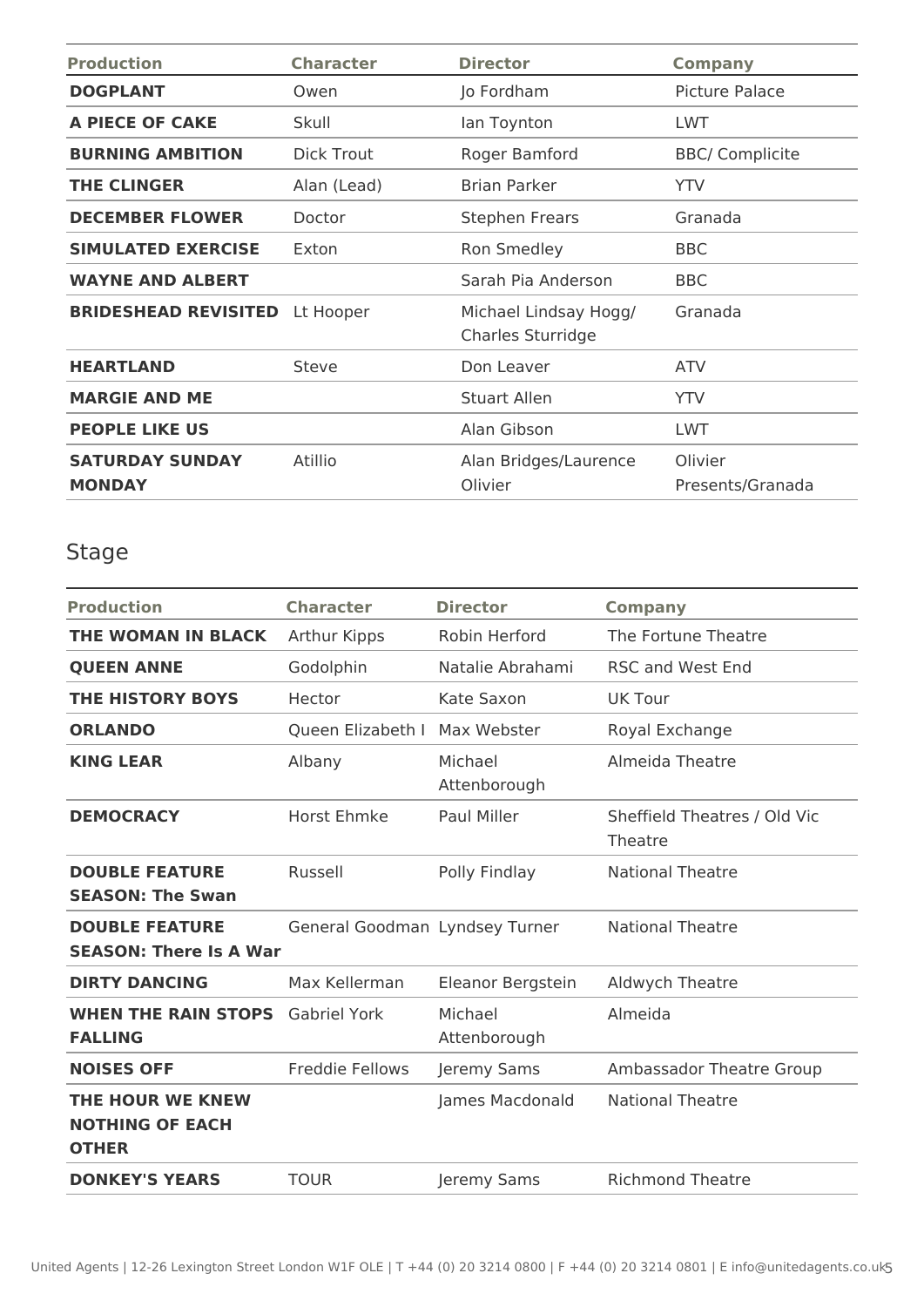| <b>Production</b>                                          | <b>Character</b>             | <b>Director</b>                  | <b>Company</b>                                                    |
|------------------------------------------------------------|------------------------------|----------------------------------|-------------------------------------------------------------------|
| <b>A PRAYER FOR OWEN</b><br><b>MEANY</b>                   | John Wheelwright Mick Gordon |                                  | National                                                          |
| <b>LIFE AFTER GEORGE</b>                                   | Duffy                        | Michael Blakemore                | <b>Duchess Theatre</b>                                            |
| <b>CYMBELINE</b>                                           | Cymbeline                    | <b>Mike Alfreds</b>              | <b>Shakespeares Globe</b>                                         |
| <b>HARD FRUIT</b>                                          | Sump                         | James McDonald                   | Royal Court                                                       |
| <b>ANNA KARENINA</b>                                       | Levin/Assoc.<br>Director     | Nancy Meckler                    | <b>Shared Experience</b>                                          |
| <b>WAR AND PEACE</b>                                       | Pierre                       | Nancy Meckler/<br>Polly Teale    | National                                                          |
| <b>STREET OF CROCODILES</b> The Father                     |                              | Simon McBurney                   | Complicite                                                        |
| <b>THE VISIT</b>                                           | The Mayor                    | Simon McBurney/<br>Annabel Arden | Complicite                                                        |
| <b>PRAVDA</b>                                              | Eaton Sylvester              | David Hare                       | National                                                          |
| <b>HAMLET</b>                                              | Horatio                      | <b>Cicely Berry</b>              | National                                                          |
| <b>PRAVDA</b>                                              | <b>Bill Smiley</b>           | David Hare                       | National                                                          |
| <b>THE GOVERNMENT</b><br><b>INSPECTOR</b>                  | The Postmaster               | <b>Richard Eyre</b>              | National                                                          |
| <b>DON JUAN</b>                                            | Peter                        | Peter Gill                       | National                                                          |
| <b>MUCH ADO ABOUT</b><br><b>NOTHING</b>                    | George Seacole               | Peter Gill                       | National                                                          |
| <b>THE PARK</b>                                            | Wolf                         | David Fielding                   | <b>RSC</b>                                                        |
| <b>BETRAYAL</b>                                            | Jerry                        | <b>Matthew Warchus</b>           | West Yorkshire Playhouse                                          |
| <b>ANNA KARENINA</b>                                       | Levin                        | Nancy Meckler                    | Shared Experience/World Tour                                      |
| <b>THE GENTLEMAN FROM Tello</b><br><b>OLMEDO</b>           |                              | Laurence Boswell                 | The Gate                                                          |
| <b>DON GIL OF THE GREEN</b> Caramanchel<br><b>BRITCHES</b> |                              | Laurence Boswell                 | The Gate                                                          |
| <b>CANDIDA</b>                                             | Lexy                         | John Russell Brown               | National/British Council Tour<br>of India                         |
| <b>THE THIRD POLICEMAN</b>                                 | MacCruskeen                  | Ken Campbell                     | Science Fiction Theatre of<br>Liverpool / ICA                     |
| <b>ACCIDENTAL DEATH OF</b><br><b>AN ANARCHIST</b>          | <b>Bertozzo</b>              | Gavin Richards                   | <b>Belt and Braces Tour</b>                                       |
| <b>THE HITCHHIKERS</b><br><b>GUIDE TO THE GALAXY</b>       | <b>Ford Prefect</b>          | Ken Campbell                     | Science Fiction Theatre of<br>Liverpool / ICA                     |
| 1001 NIGHTS                                                |                              | Jerome Savary                    | Le Grand Magic<br>Circus/Shaftesbury                              |
| <b>THE WARP</b>                                            | Dr Snarkle/Ed<br>Gale etc    | Ken Campbell                     | Science Fiction Theatre of<br>Liverpool / ICA / The<br>Roundhouse |